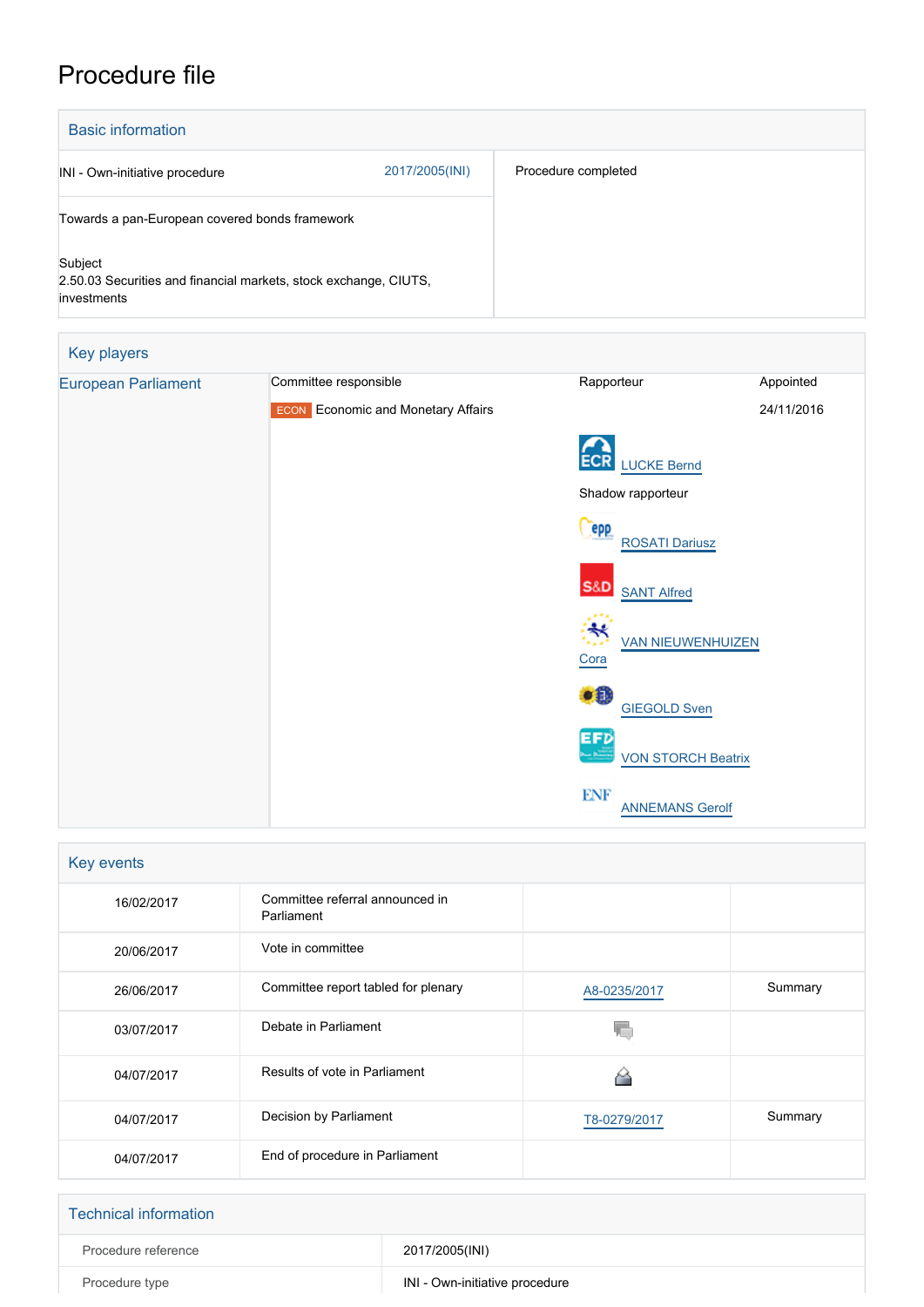| Procedure subtype          | Initiative                |
|----------------------------|---------------------------|
| Legal basis                | Rules of Procedure EP 54  |
| Other legal basis          | Rules of Procedure EP 159 |
| Stage reached in procedure | Procedure completed       |
| Committee dossier          | ECON/8/08727              |

## Documentation gateway

| Committee draft report                              | PE597.729    | 23/03/2017 | EP |         |
|-----------------------------------------------------|--------------|------------|----|---------|
| Amendments tabled in committee                      | PE604.512    | 28/04/2017 | EP |         |
| Committee report tabled for plenary, single reading | A8-0235/2017 | 26/06/2017 | EP | Summary |
| Text adopted by Parliament, single reading          | T8-0279/2017 | 04/07/2017 | EP | Summary |
| Commission response to text adopted in plenary      | SP(2017)619  | 01/12/2017 | EC |         |

## Towards a pan-European covered bonds framework

The Committee on Economic and Monetary Affairs adopted the own-initiative report by Bernd LUCKE (ECR, DE) towards a pan-European covered bonds framework.

Members stressed that covered bonds have played a key role in the funding of credit institutions, in particular during the financial crisis. They retained high levels of security and liquidity during the crisis and proved to be reliable investments for a variety of financial institutions and a convenient and efficient funding option for issuers.

However, the covered bonds are not clearly defined in EU law. This is why an EU-wide framework, based on the highest standards, should be established for covered bonds. However, harmonisation should respect the principle of subsidiarity and avoid a one-size-fits-all approach, as this could lead to a sharp decline in the diversity of financial products and have a negative effect on national markets.

EU directive: Members called for the adoption of an EU directive which clearly distinguishes between the two types of covered bonds currently in existence, namely:

- Premium Covered Bonds (PCBs) which do not fall below the standards currently set by [Regulation \(EU\) No 575/2013](http://www.europarl.europa.eu/oeil/popups/ficheprocedure.do?reference=2011/0202(COD)&l=en) of the European Parliament and of the Council on prudential requirements for credit institutions and investment firms (CRR);
- Ordinary Covered Bonds (OCBs) which do not meet the requirements set out for PCBs but do not fall below the standards currently set by [Directive 2014/91/EU](http://www.europarl.europa.eu/oeil/popups/ficheprocedure.do?reference=2012/0168(COD)&l=en) of the European Parliament and of the Council relating to undertakings for collective investment in transferable securities (UCITS) as regards depository functions, remuneration policies and sanctions (UCITS Directive).

PCBs should continue to enjoy regulatory preference over OCBs and that OCBs should enjoy regulatory preference over other forms of collateralised debts.

In order to protect covered bond label (for both PCBs and OCBs), the report recommended that debt instruments covered by assets which are substantially more risky than government debt and mortgages (e.g. non-government backed infrastructure investments or credits to small and medium-sized enterprises (SMEs)) should not be labelled covered bonds but, possibly, European Secured Notes (ESNs).

The Commission shall include in the directive principles of a legal framework for European Secure Notes (ESNs) such as dual recourse, special public supervision, bankruptcy remoteness and transparency requirements. Member States are called upon to integrate these principles into their national law and insolvency procedures.

According to Members, a sound legal framework for ESNs could help ESNs to finance riskier activities such as SME credits, consumer credits or infrastructure investments which lack government guarantees.

Common principles: the Commission is called upon to include in the definition of premium covered bonds, ordinary covered bonds, European secure notes, a common set of principles that may be achieve throughout the life of this issued instrument, independent of potential preferential treatment.

In addition, the duties and powers of the competent authority and the special administrator in the event of the issuers insolvency or resolution must be clearly defined.

To avoid unnecessary disruptions in smoothly working covered bond markets, the report suggested defining covered bonds building closely on Article 129 of the CRR.

Members recommended removing market access barriers for issuers in developing covered bond markets outside the European Economic Area (EEA) be removed by providing equitable treatment to covered bonds from issuers in third countries, provided their legal, institutional and supervisory environment passes a thorough equivalence assessment.

Lastly, in order to support market transparency, Members supported the development of EBA recommendations for market standards and guidelines on best practices and encouraged voluntary convergence along these lines.